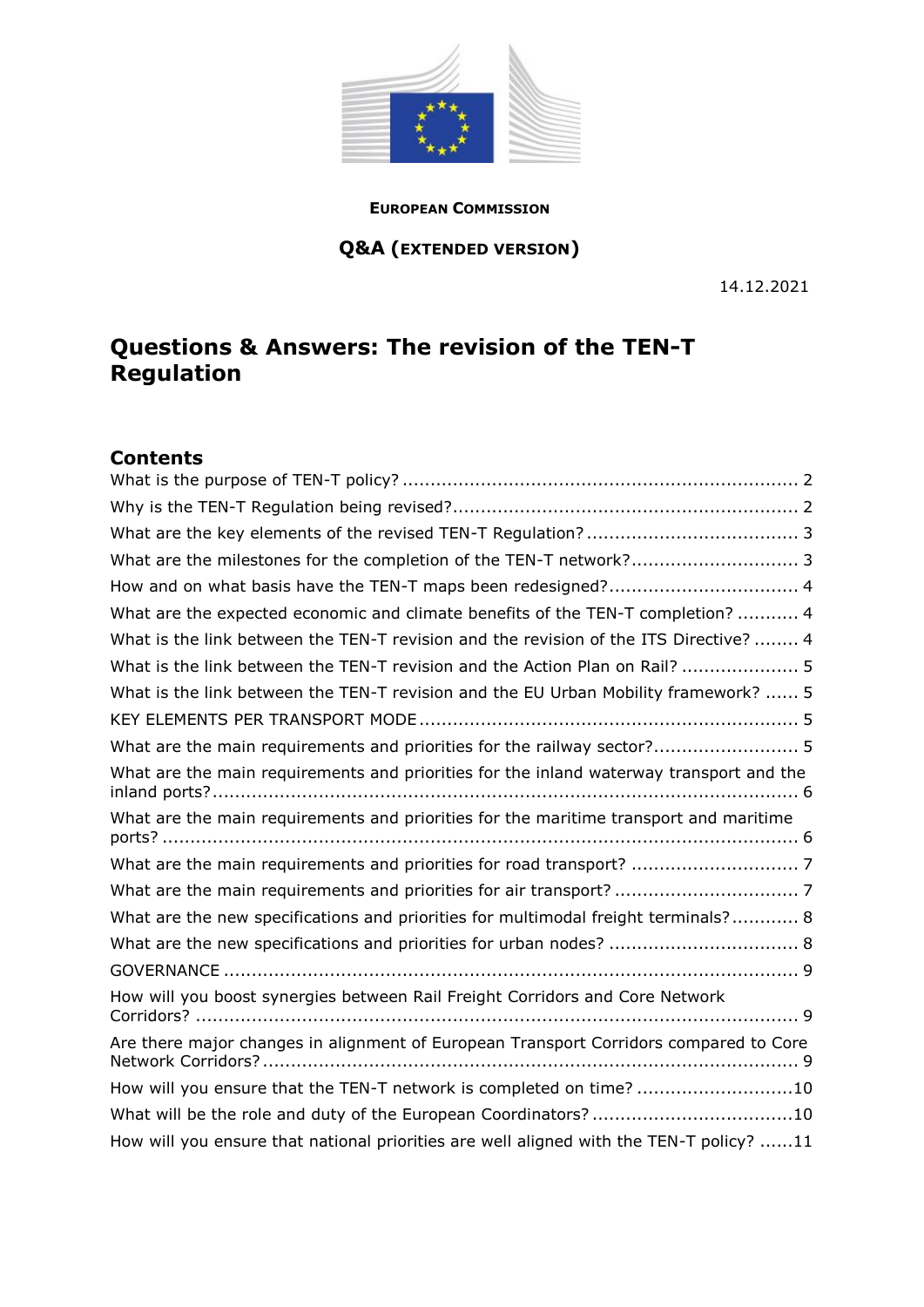| How will Member States, infrastructure managers and all other relevant stakeholders be |
|----------------------------------------------------------------------------------------|
|                                                                                        |
| How can the TEN-T cater for the deployment of alternative fuels across the network?12  |
| How are social concerns taken into consideration? What are the user benefits? 12       |
|                                                                                        |
|                                                                                        |
| Will the Commission pay special attention to third-country investments on the TEN-T    |

<span id="page-1-0"></span>Link to TEN-T maps – visit [TENtec](https://ec.europa.eu/transport/infrastructure/tentec/tentec-portal/map/maps.html?layerOn=true)

# **What is the purpose of TEN-T policy?**

The EU's Trans-European Transport Network (TEN-T) policy aims at building an effective, EU-wide and multimodal transport network across the EU. It comprises railways, inland waterways, short sea shipping routes and roads linked to cities, maritime and inland ports, airports and terminals. TEN-T policy does so by identifying the transport infrastructure in Member States that has high added value at the European level and that should be part of the TEN-T network. TEN-T policy also sets requirements that this infrastructure must comply with, including on safety, quality for highly performing transport and alignment with environmental objectives.

The policy is a key instrument for the development of coherent, connected and highquality transport infrastructure across the EU. It incentivises the sustainable and more efficient transportation of people and goods, ensures access to jobs and services, and enables trade and economic growth. It also strengthens the EU's economic, social and territorial cohesion by creating seamless transport systems across borders, without missing links and bottlenecks.

# <span id="page-1-1"></span>**Why is the TEN-T Regulation being revised?**

Revising the TEN-T Regulation offers a real opportunity to make our Trans-European Transport Network fit for the future, and to align the development of the TEN-T network to the European Green Deal objectives and the climate targets of the EU Climate Law. Cutting greenhouse gas emissions from the transport sector by 90%, compared with 1990 levels, by 2050, is key to achieving climate-neutrality by the same date.

To make such significant emission cuts, we need a modern, fully-fledged European transport network (1) that makes all transport modes more sustainable by setting firm incentives and requirements for transport infrastructure development and by better integrating the different modes in a multimodal transport system, (2) that ensures that new infrastructure projects on the network are climate-proof and consistent with environmental objectives and (3) that delivers the infrastructure basis for alternative fuel deployment.

At the same time, the TEN-T revision will reinforce the governance and monitoring instruments in place to ensure on-time network completion and exploit synergies between infrastructure planning and transport operations. This includes binding work plans to remove further obstacles for quicker and more efficient rail freight and passenger services.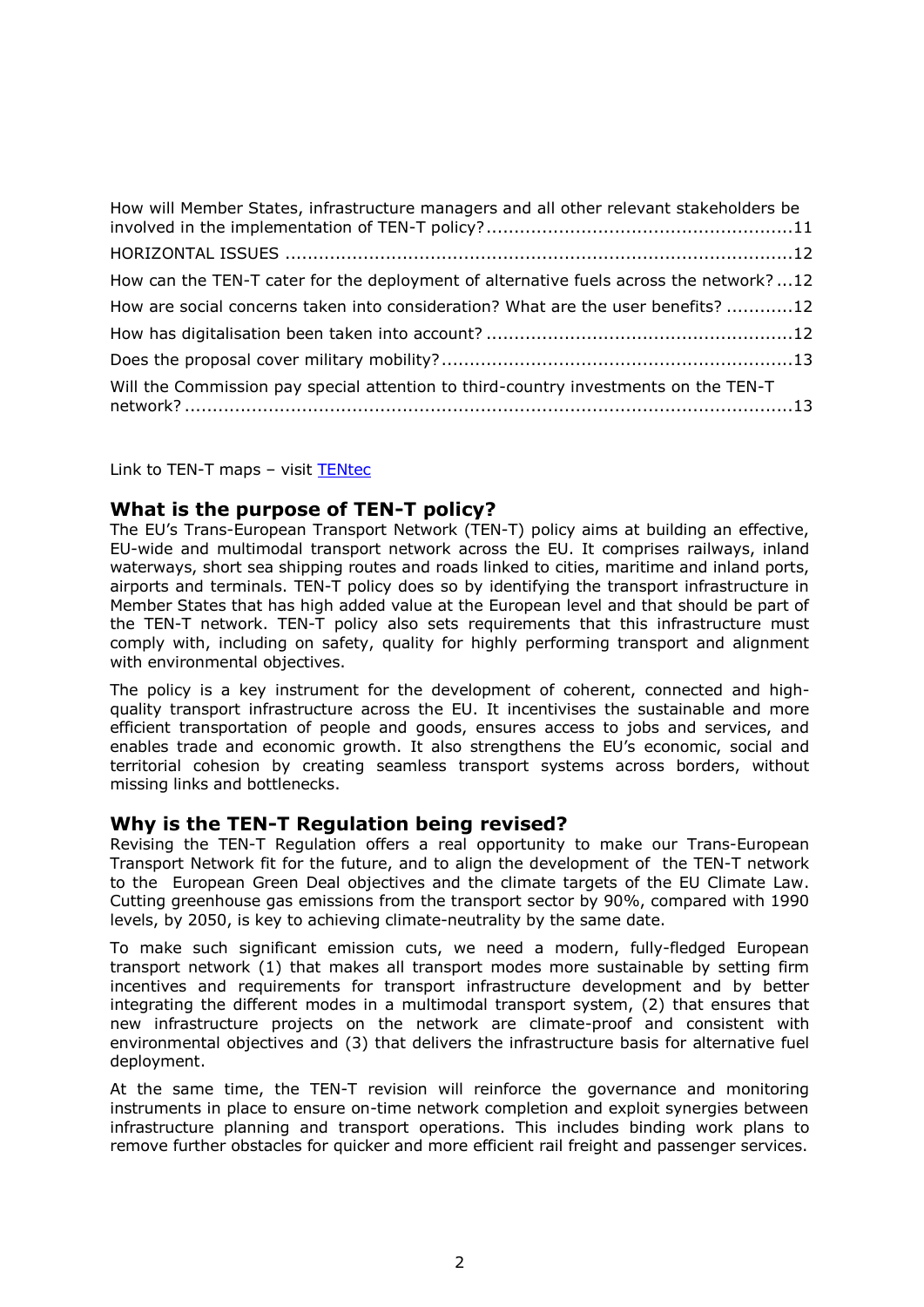# <span id="page-2-0"></span>**What are the key elements of the revised TEN-T Regulation?**

The TEN-T Regulation supports the development of a reliable and seamless trans-European transport network that offers sustainable connectivity throughout the European Union, without physical gaps, bottlenecks or missing links.

This high-quality network shall be gradually completed in three steps: 2030 for the core network, 2040 for the extended core network and 2050 for the comprehensive network. The core and extended core network together form the European Transport Corridors which are the most strategic part of the network with highest EU added value.

The main novelties compared to the 2013 Regulation:

- High infrastructure standards for all modes applied throughout the entire network.
- Nine 'European Transport Corridors', representing the main arteries of EU transport, that integrate the former Core Network Corridors with the Rail Freight Corridors.
- Stronger synergies between infrastructure planning and the operation of transport services. Examples include higher speeds for train services across the TEN-T network (160 kilometres per hour for passenger services and 100 kilometres per hour for freight), maximum waiting times at borders of 15 minutes for rail freight. Another example is guaranteed good navigation status per river basin on the inland waterways on the TEN-T network.
- Requirements for the deployment, across the TEN-T network, of the charging and refuelling infrastructure needed for alternative transport fuels in line with the Alternative Fuels Infrastructure Regulation. This would mean sufficient charging capacity for cars, vans and trucks at 60 kilometres distance in each direction by 2025 on the core network and by 2030 for the extended core and comprehensive networks.
- Providing safe and secure parking areas for commercial drivers, equipped with alternative fuels infrastructure.
- Use of innovative technologies like 5G to further advance the digitalisation of transport infrastructure, further increasing efficiency, and improving the safety, security and resilience of the network.
- Increased resilience of the TEN-T network to natural and human-made disasters via climate-proofing requirements and environmental impact assessments for new projects, and to the implications of an accident or breakdown (e.g. by enabling alternative route alignments to the main network).
- The requirement for 424 major cities ("cities") on the TEN-T network to have sustainable urban mobility plans by 2025, in order to align their mobility developments on the TEN-T network. The SUMPs will contain measures such as the promotion of zero-emission mobility and the greening of the urban fleet.
- More transhipment hubs and multimodal passenger terminals in cities to facilitate multimodality, in particular for the last mile of a passenger or freight journey.
- Connect large airports to rail, where possible high-speed rail.
- Making it possible network-wide for lorries to be transported by trains.

# <span id="page-2-1"></span>**What are the milestones for the completion of the TEN-T network?**

The TEN-T network will be completed in three steps:

**By 2030** – completion of the core TEN-T network at existing TEN-T standards such as the electrification of the entire rail network and the possibility to run 740 m trains.

**By 2040** – completion of the extended core network according to the new standards such as the 160 km/h minimum line speed for passenger rail. The new standards proposed in the revision, in particular on green transport and enhanced digitalisation, will apply by this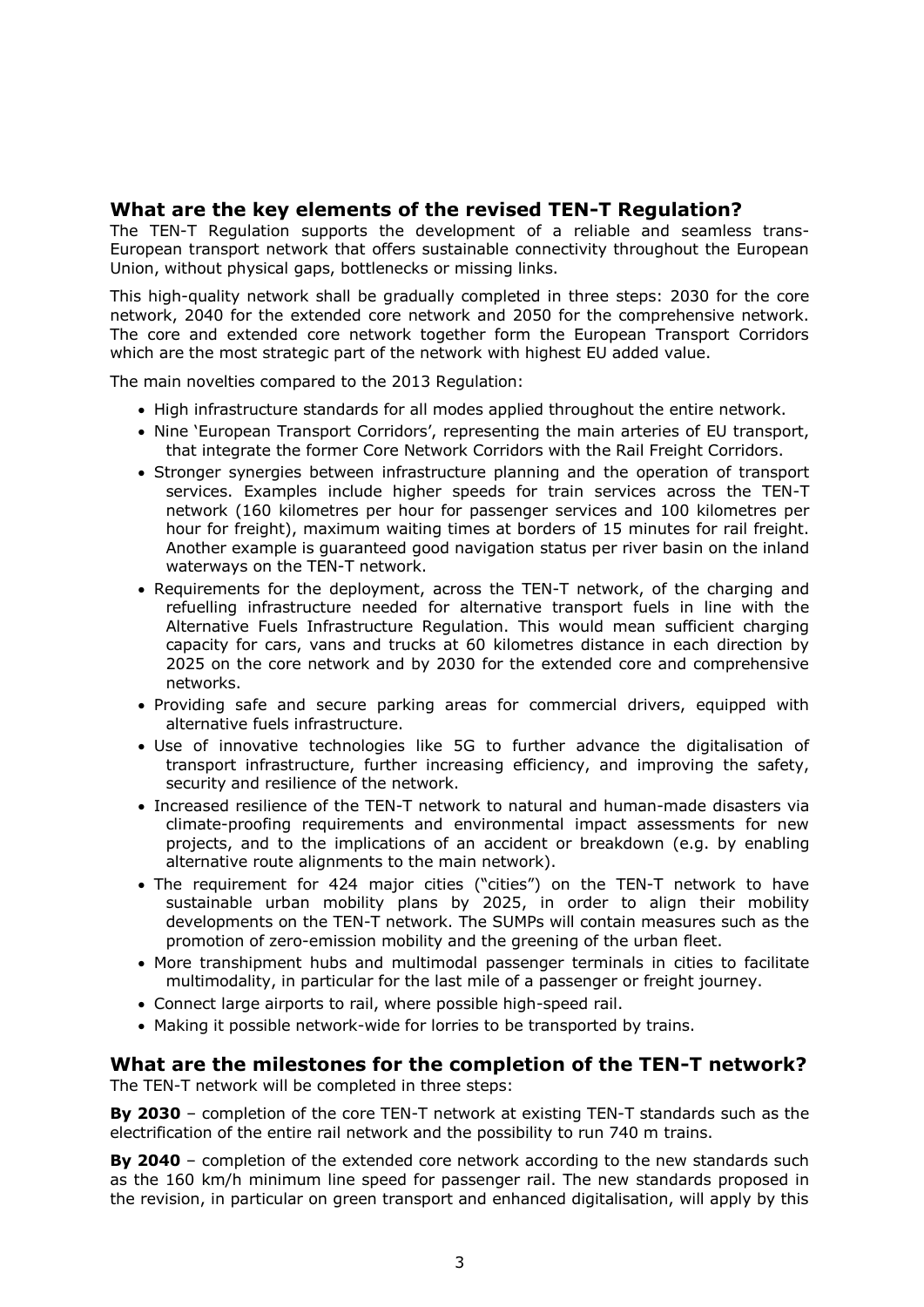date for both the core and extended core network. ERTMS shall also be deployed by 2040 on the entire TEN-T network and national systems being removed. The 2040 milestone has been added to accelerate network completion in view of reaching the EUs climate ambitions by 2050.

**By 2050** – completion of the entire Trans-European Transport Network, including the sections within the comprehensive network.

#### <span id="page-3-0"></span>**How and on what basis have the TEN-T maps been redesigned?**

The design of the TEN-T is based on the objective and transparent planning methodology that was established [in 2013.](https://eur-lex.europa.eu/legal-content/EN/TXT/?uri=CELEX%3A32013R1315) It has now been updated in the framework of TEN-T Regulation revision.

The methodology comprises a number of criteria. In a first step, the comprehensive network is identified. In a second step, parts of the comprehensive network are identified as representing the trans-European transport network's strategically most important links and hence as part of the core network to be completed by 2030 or the extended core network to be completed by 2040.

Only very limited changes are proposed to the core network. The current core network should remain stable in view of its completion in less than 10 years.

#### <span id="page-3-1"></span>**What are the expected economic and climate benefits of the TEN-T completion?**

The revision of the TEN-T Regulation will offer significant economic benefits, as outlined by the impact assessment.

Taking all of the new measures into account, we can expect a GDP increase of 2.4% by 2050, relative to the current situation. This translates into a €467 billion increase of GDP in 2050.

The numerous projects that must be implemented to complete the TEN-T will also create new jobs. The higher investment stimulated by the revised TEN-T is expected to increase employment by around 0.5% by 2050 – that is an additional 840 000 jobs by 2050.

The revised TEN-T Regulation is expected to reduce overall CO2 emissions: by 0.3% by 2050 along the comprehensive network, and by 0.4% along the core network by 2050.

The reduction in the external costs caused by CO2 emissions is estimated at around  $\epsilon$ 387 million over the 2021-2050 period, while that of air pollution is estimated at around €420 million. This is achieved mainly via the predicted shift towards sustainable transport modes such as rail and inland waterways. This will complement the greenhouse gas emissions and air pollution reductions resulting from earlier proposals such as the CO2 performance standards for cars and vans, and the roll-out of the necessary charging points and alternative refuelling points as foreseen under the proposed Alternative Fuels Infrastructure Regulation.

New quality standards and safety features will also improve road safety, reducing the number of fatalities and injuries sustained on EU roads. The external costs caused by accidents are expected to fall by around €3 930 million over the 2021-2050 period. For inter-urban road congestion, costs are expected to fall by around €2 891 million during the same period.

#### <span id="page-3-2"></span>**What is the link between the TEN-T revision and the revision of the ITS Directive?**

The **ITS Directive** regulates the provision of intelligent transport systems on the TEN-T network. The ITS Directive – and the AFIR Regulation – rely on the TEN-T Regulation for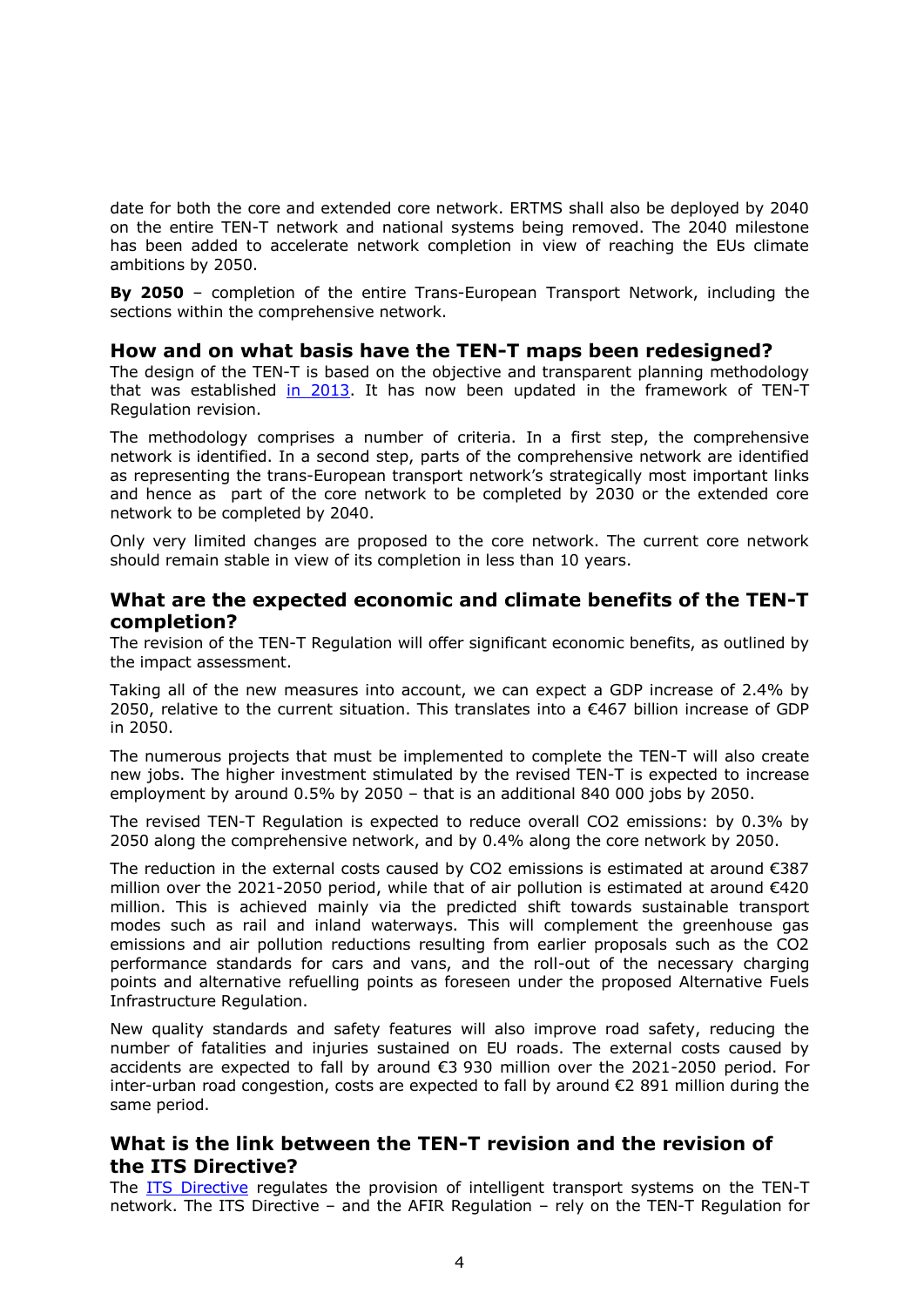the geographical scope of the deployment of alternative fuel infrastructure and intelligent transport systems. The geographical scope can be found in the maps contained in the TEN-T Regulation.

# <span id="page-4-0"></span>**What is the link between the TEN-T revision and the Action Plan on Rail?**

The Commission is today also presenting an Action Plan on Rail to boost long-distance and cross-border passenger rail services. Infrastructure plays an important role in this plan. In particular, the TEN-T revision will ensure sufficient high-speed capacity and connections. It proposes, amongst other measures, a minimum speed of 160 km/h for the core and extended core network, as well as increased efforts to better connect airports by railways.

# <span id="page-4-1"></span>**What is the link between the TEN-T revision and the EU Urban Mobility framework?**

Cities are important points of transfer and last-mile connection within or between different transport modes on the TEN-T. It is important to ensure that neither capacity bottlenecks nor insufficient network connectivity within urban nodes can hamper multimodality along the trans-European transport network.

For this reason, the new provisions introduced through the revised TEN-T Regulation require that by 2040, at least one multimodal passenger hub and one multimodal freight terminal allowing for sufficient transhipment capacity within or in the vicinity of the urban node is in place.

In addition, by 2025, the 424 cities identified in the new TEN-T regulation must develop a Sustainable Urban Mobility Plan (SUMP) that includes measures to integrate the different modes of transport, and to promote zero-emission mobility.

# <span id="page-4-2"></span>**KEY ELEMENTS PER TRANSPORT MODE**

#### <span id="page-4-3"></span>**What are the main requirements and priorities for the railway sector?**

The TEN-T Regulation sets a number of ambitious infrastructure requirements and priorities for the railway sector.

First and foremost, all railway lines will have to be fully electrified, have a nominal track gauge of 1435 mm and, for freight trains, allow axle loads of at least 22.5t and the operation of trains with a minimum length of 740m. These requirements must be fulfilled gradually: on the core network by 2030, on the extended core network by 2040, and on the comprehensive network by 2050.

In addition, a minimum line speed for freight trains of 100 km/h must be applied for the core network by 2030, and the extended core network by 2040.

As regards ERTMS, the core network needs to be equipped by 2030, and the extended core network and the comprehensive network by 2040. National class-B systems shall be decommissioned on the entire TEN-T network by 2040.

In addition, an important new freight requirement has been added to the list of requirements, i.e. to allow for the circulation of freight trains carrying intermodal loading units (i.e. semi-trailers on standard wagons – so called 'P400 standard'). This needs to be guaranteed on the core and extended core network by 2040, and on the comprehensive network by 2050.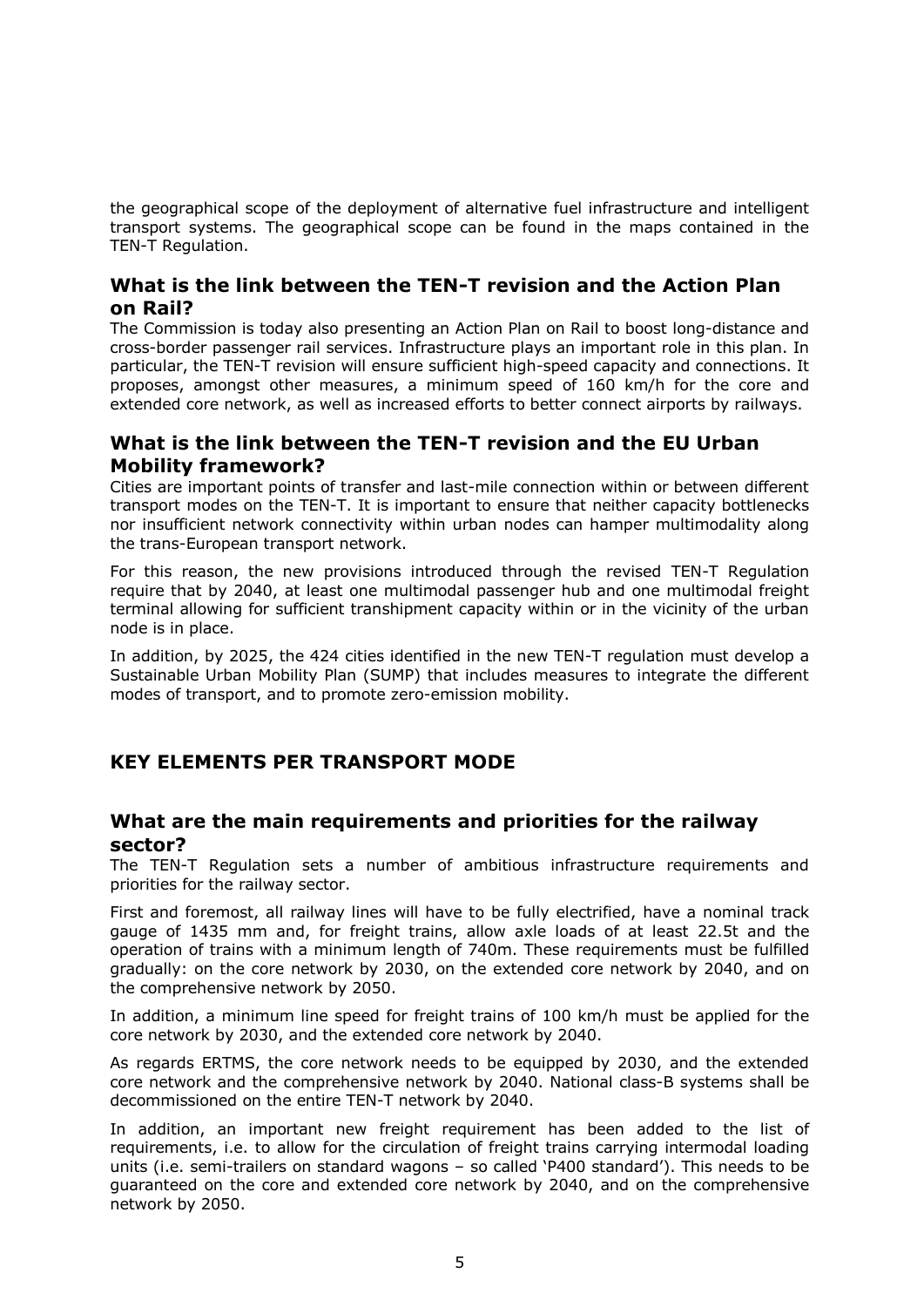Another new requirement for passenger rail is the introduction of a minimum line speed of 160 km/h for passenger trains, applicable on the core and extended core network by 2040.

On top of those infrastructural requirements, the freight railway lines within the European Transport Corridors should meet the following operational targets by 2030:

- for each cross-border section, the dwelling time (time needed to cross a border) of all freight trains crossing the border must not exceed 15 minutes on average;
- At least 90% of the freight trains crossing at least one European Transport Corridor border must arrive at their destination, or at the external Union border if their destination is outside the EU, at their scheduled time, or with a delay of less than 30 minutes.

#### <span id="page-5-0"></span>**What are the main requirements and priorities for the inland waterway transport and the inland ports?**

Taking account of the very diverse hydro-morphology of the inland waterway system in Europe, the new Regulation introduces the concept of 'good navigation status'. Inland waterways will have to meet a number of general requirements that will be complemented by specific and tailored requirements per river-basin, to be set through Commission implementing acts.

Concretely, rivers, canals, lakes, inland ports, and their access routes, shall provide a minimum navigable channel depth of least 2.5m, and a minimum height under nonopenable bridges of 5.25m, for a defined number of days per year.

Inland ports shall be connected to the road or rail infrastructure, and offer at least one multimodal freight terminal open to all operators and users in a non-discriminatory way. Transparent and non-discriminatory charges shall be applied. They shall be equipped with facilities to improve the environmental performance of vessels in ports, including reception facilities, degassing facilities, and noise reduction measures.

#### <span id="page-5-1"></span>**What are the main requirements and priorities for the maritime transport and maritime ports?**

For maritime transport, the new Regulation gives short-sea shipping a firm push. The 'European Maritime Space' should connect and integrate maritime components with the land-side network, through the creation or upgrading of short-sea shipping routes, and through the development of maritime ports and their hinterland connections. The objective is to integrate the maritime space with other transport modes efficiently, viably and sustainably. The former Motorways of the Sea concept is strengthened and extended, for instance by also promoting short-sea shipping routes between two comprehensive ports, including within a Member State.

On the **core network**, by 2030, all maritime ports must be connected with rail and road infrastructure and, where possible, inland waterways. Any maritime port that serves freight traffic must offer at least one multimodal freight terminal, which must be open to all operators and users in a non-discriminatory way, and apply transparent and nondiscriminatory charges. Finally, maritime ports connected to inland waterways must be equipped with dedicated handling capacity for inland waterway vessels.

On the **comprehensive network** those requirements must be met by 2050.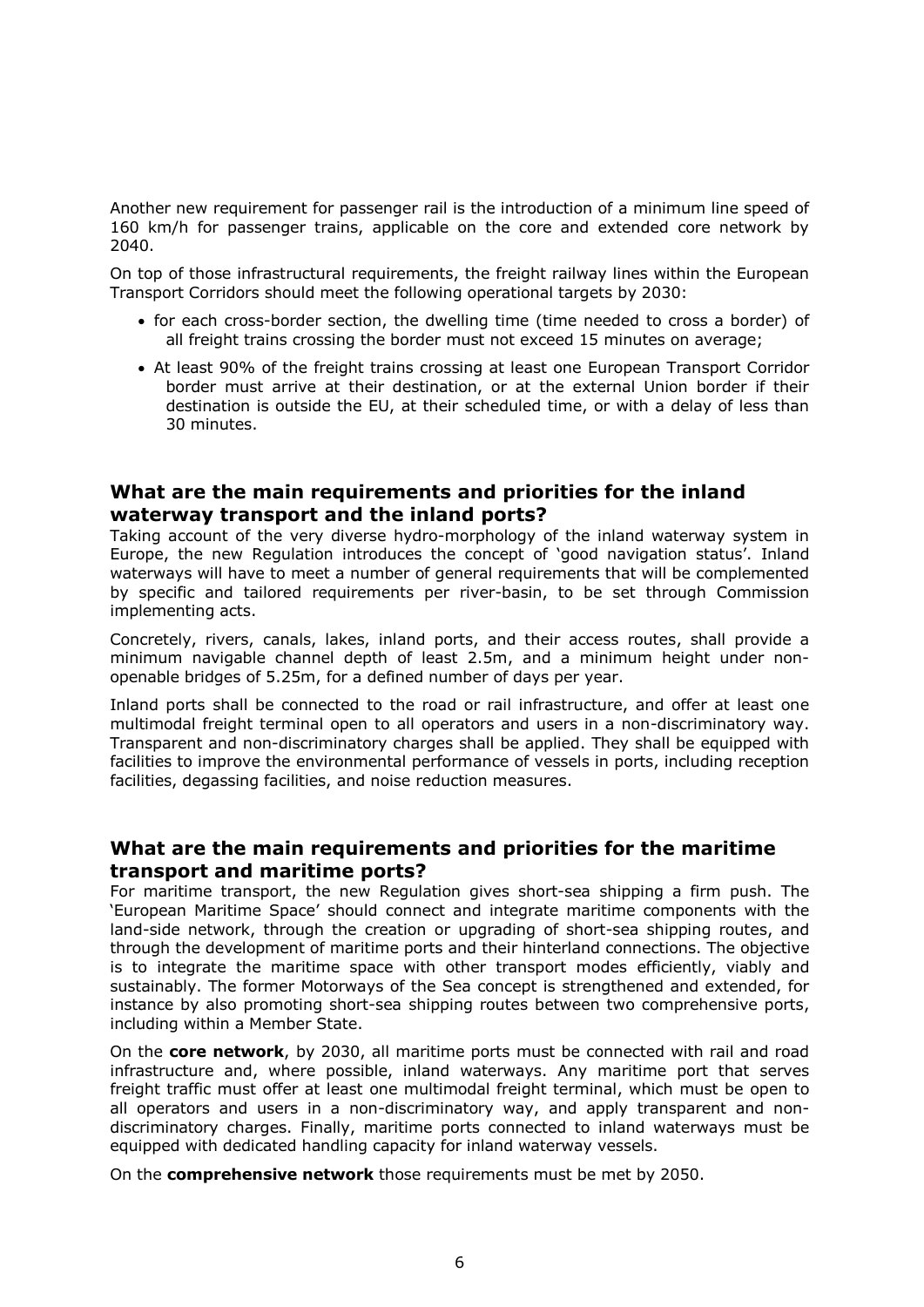On the **whole TEN-T network,** alternative fuels infrastructure must also be deployed in maritime ports, in full compliance with the requirements of the new [Regulation on the](https://eur-lex.europa.eu/legal-content/en/TXT/?uri=CELEX:52021PC0559)  [deployment of alternative fuels infrastructure,](https://eur-lex.europa.eu/legal-content/en/TXT/?uri=CELEX:52021PC0559) which is currently being discussed with the European Parliament and the Council. Maritime ports shall also be equipped with the infrastructure needed to improve the environmental performance of ships in ports, in particular reception facilities for ship-generated waste and cargo residues, with VTMIS (Vessel Traffic Management Information System) and SafeSeaNet.

# <span id="page-6-0"></span>**What are the main requirements and priorities for road transport?**

For road transport, the focus of the TEN-T Regulation is on the quality of infrastructure, safety, the deployment of alternative fuels infrastructure and the implementation of intelligent transport systems.

On the **core network**, by 2030, the safety of road transport infrastructure must be ensured, monitored and, where necessary, improved. Roads must be designed, built or upgraded and maintained to the highest safety levels, in particular by using the very latest technologies. Intelligent transport systems on road transport infrastructure must comply with the revised Directive on the framework for the deployment of [Intelligent](https://transport.ec.europa.eu/news/efficient-and-green-mobility-2021-12-14_en)  [Transport Systems](https://transport.ec.europa.eu/news/efficient-and-green-mobility-2021-12-14_en) and alternative fuels infrastructure must be deployed on the road network in full compliance with the requirements of the [Regulation on the deployment of](https://eur-lex.europa.eu/legal-content/en/TXT/?uri=CELEX:52021PC0559)  [alternative fuels infrastructure.](https://eur-lex.europa.eu/legal-content/en/TXT/?uri=CELEX:52021PC0559) In addition, rest areas shall be available at least every 60 km, providing sufficient parking space, safety and security equipment, and appropriate facilities, including sanitary facilities.

By 2040, the roads that make up the core network shall provide separate carriageways for traffic travelling in opposite directions, separated by a dividing strip not intended for traffic. They must not cross any road, railway or tramway track, bicycle path or footpath. Safe and secure parking areas shall be available at least every 100 km, providing sufficient parking space for commercial vehicles and comfortable sleeping and sanitary facilities for drivers. Weigh-in motion systems shall be installed at least every 300 km to check the weight of heavy duty vehicles.

On the **comprehensive network,** these requirements shall apply by 2050.

#### <span id="page-6-1"></span>**What are the main requirements and priorities for air transport?**

For air transport, all airports must be connected with the long-distance rail network (including the high-speed rail network where possible) on the **core network** by 2030. All airports must offer at least one terminal that is open to all operators and users in a nondiscriminatory way, and must apply transparent and non-discriminatory charges. The infrastructure for air traffic management shall permit the implementation of the Single European Sky. Furthermore, alternative fuels infrastructure shall be deployed in full compliance with the requirements as defined in the Regulation (under negotiation) on the [deployment of alternative fuels infrastructure.](https://eur-lex.europa.eu/legal-content/en/TXT/?uri=CELEX:52021PC0559)

On the **comprehensive network** the requirement of connection with the long-distance railway network (including with the high-speed rail network where possible) applies to airports used by more than four million passengers each year.

All requirements for the core network also apply to the comprehensive network, with the deadline of 2050.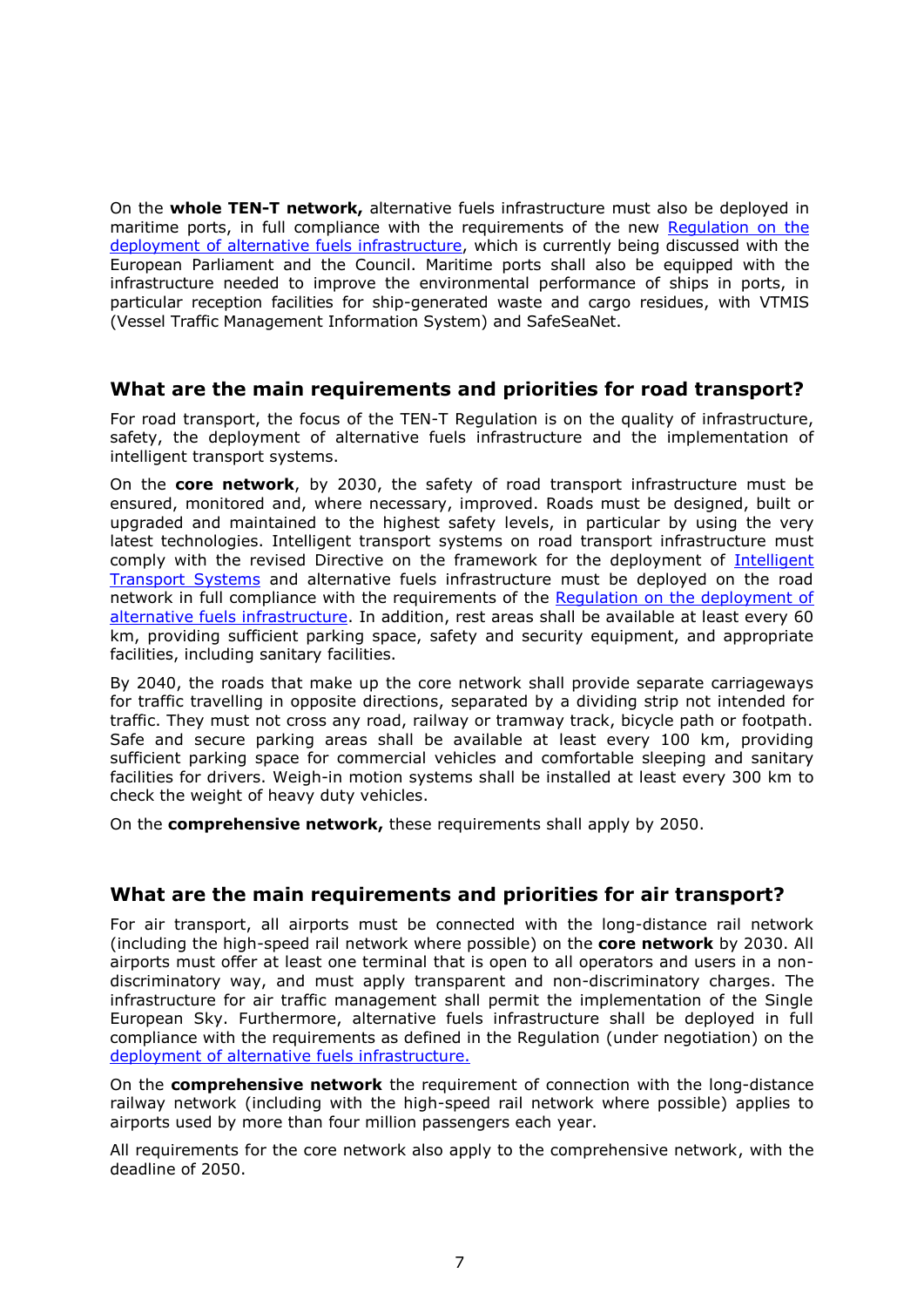# <span id="page-7-0"></span>**What are the new specifications and priorities for multimodal freight terminals?**

The TEN-T network promotes the development of different types of terminals: multimodal freight terminals in the maritime and inland ports, terminals within or in the vicinity of an urban node and rail-road terminals.

To promote multimodality, sufficient multimodal freight terminal capacity is needed, serving current and future traffic flows, and in particular urban nodes, industrial centres, ports and logistics hubs.

This is why, within two years of this Regulation entering into force, Member States must conduct market analysis of multimodal freight terminals on their territory. This analysis shall:

- examine current and future freight traffic flows,
- identify existing multimodal freight terminals along the TEN-T network on their territory, and assess the need for new multimodal freight terminals or additional transhipment capacity in these terminals, and
- analyse how to ensure adequate distribution of multimodal freight terminals with adequate transhipment capacity.

The analysis should ultimately lead to an action plan for the development of a multimodal freight terminal network on the TEN-T.

Multimodal freight terminals shall be equipped with at least one recharging station for alternative fuels for heavy-duty vehicles.

Those multimodal freight terminals that are connected to the rail network must also be able to handle all types of intermodal loading unit by 2030 if they are classified as intermodal terminals. They must also be able to accommodate 740m-long trains without manipulation by 2050.

# <span id="page-7-1"></span>**What are the new specifications and priorities for urban nodes?**

Urban nodes play an important role on the trans-European transport network as the starting point or final destination for passengers and freight. They are points of transfer within or between different transport modes, and points of last-mile connections. It is important to ensure that neither capacity bottlenecks nor insufficient network connectivity within urban nodes can hamper multimodality along the trans-European transport network.

For this reason, the new provisions introduced through the revised TEN-T Regulation require that by 2025, the 424 urban nodes identified in the new TEN-T regulation must develop a Sustainable Urban Mobility Plan (SUMP) that includes measures to integrate the different modes of transport, and to promote zero-emission mobility.

In all TEN-T urban nodes, sustainable, seamless and safe interconnections must also be ensured for passengers between rail, road, air, the active modes of transport and, as appropriate, inland waterway and maritime infrastructure by 2030. Passengers shall be able to access information, to book, pay for their journeys and retrieve their tickets through multimodal digital mobility services by that date.

For **freight transport,** sustainable, seamless and safe connections between rail, road, and, as appropriate, inland waterway, air and maritime infrastructure, as well as appropriate connections with logistics platforms and facilities, shall be ensured by 2030.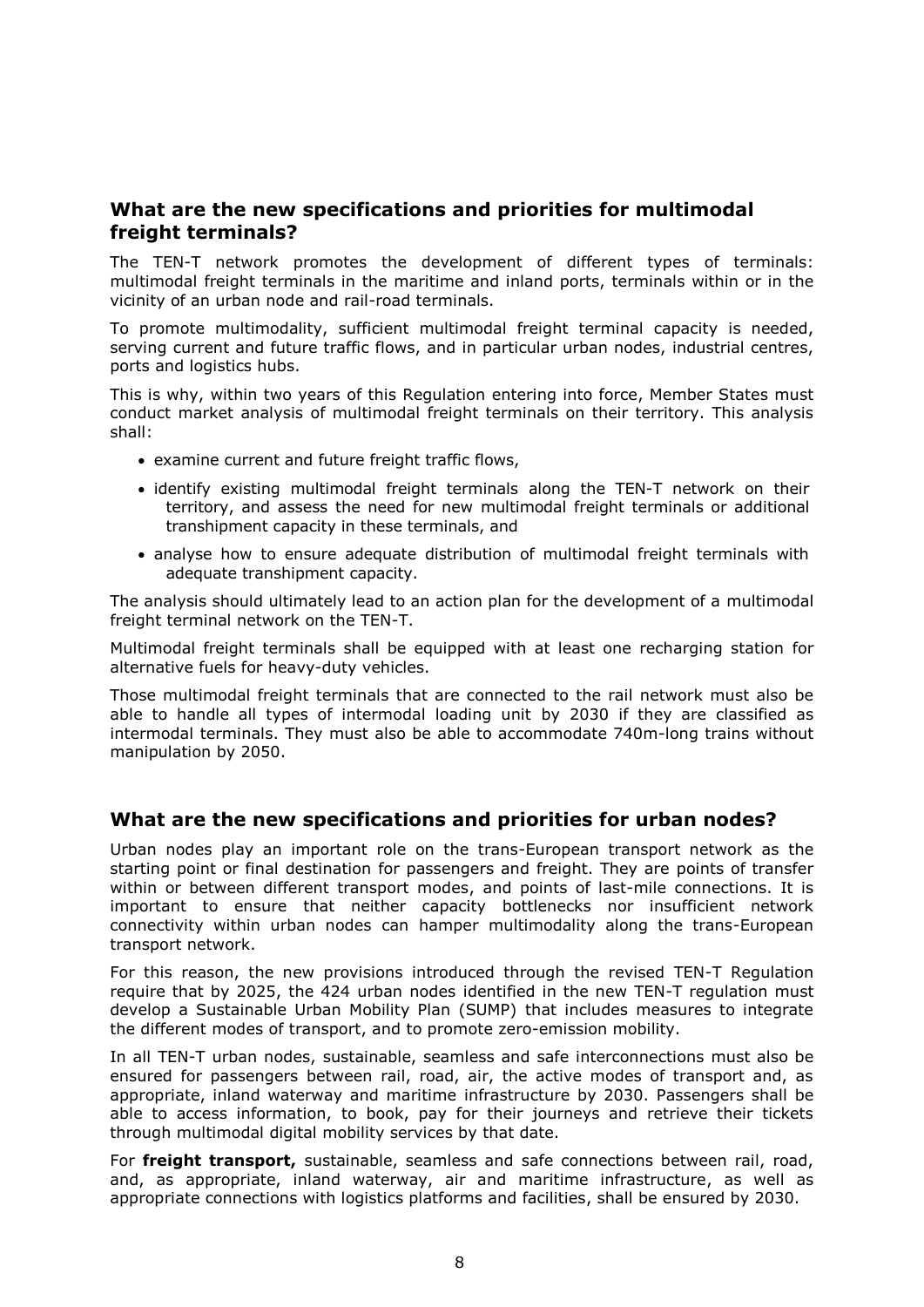The revised Regulation requires the availability of alternative fuels recharging and refuelling infrastructure, including in logistics platforms and for public transport, in full compliance with the requirements of the Regulation on the deployment of alternative [fuels infrastructure.](https://eur-lex.europa.eu/legal-content/en/TXT/?uri=CELEX:52021PC0559) It also requires the development of multimodal passenger hubs – equipped with alternative fuel infrastructure – to facilitate first and last-mile connections.

Finally, the Regulation requires that by 2040, at least one multimodal freight terminal allowing for sufficient transhipment capacity within or in the vicinity of the urban node is in place.

# <span id="page-8-0"></span>**GOVERNANCE**

# <span id="page-8-1"></span>**How will you boost synergies between Rail Freight Corridors and Core Network Corridors?**

The revised TEN-T Regulation includes nine European Transport Corridors (ETCs). These Corridors will be strategically very important for the development of sustainable and multimodal freight and passenger transport flows, and for the development of interoperable high-quality infrastructure and operational performance. They will help the EU realise its vision of creating a highly competitive rail network for Europe.

These ETCs will replace the existing Rail Freight Corridors and the TEN-T Core Network Corridors. The proposal ensures that both sets of corridor instruments are geographically aligned, and further strengthens coordination between them.

The integration of the two corridor concepts is needed to ensure coherence in network development, to avoid duplication and to increase synergies between infrastructure planning and the operational needs of the network. Promoting the deployment of the European Transport Corridors will fall, for the most part, to the European Coordinators and their work plans.

#### <span id="page-8-2"></span>**Are there major changes in alignment of European Transport Corridors compared to Core Network Corridors?**

The integration of the existing nine Core Network Corridors and the eleven Rail Freight Corridors will lead to a certain number of changes when integrated into nine European Transport Corridors. This is necessary to have less overlaps between European Transport Corridors, to simplify where possible corridors which cover similar traffic flows and to take account of the political developments.

The "Rhine-Alpine" and the "North Sea-Mediterranean" corridors are going to be integrated into the "North Sea-Alpine" corridor. This will allow to benefit from synergies on the two corridors and increase resilience for the very traffic intensive flows between the North Sea and the Mediterranean.

A new corridor "Western Balkans" is designed on the existing "Alpine-Western Balkan" Rail Freight Corridor, but extended to cover all the Western Balkan partners which are linked to the EU through the Transport Community Treaty.

The new "Baltic Sea-Adriatic Sea" is largely based on the "Baltic-Adriatic" corridor and extended by integrating parts of the Amber Rail Freight Corridor and the "Mediterranean" core network corridor; it includes as well the Italian Adriatic coast line to Bari.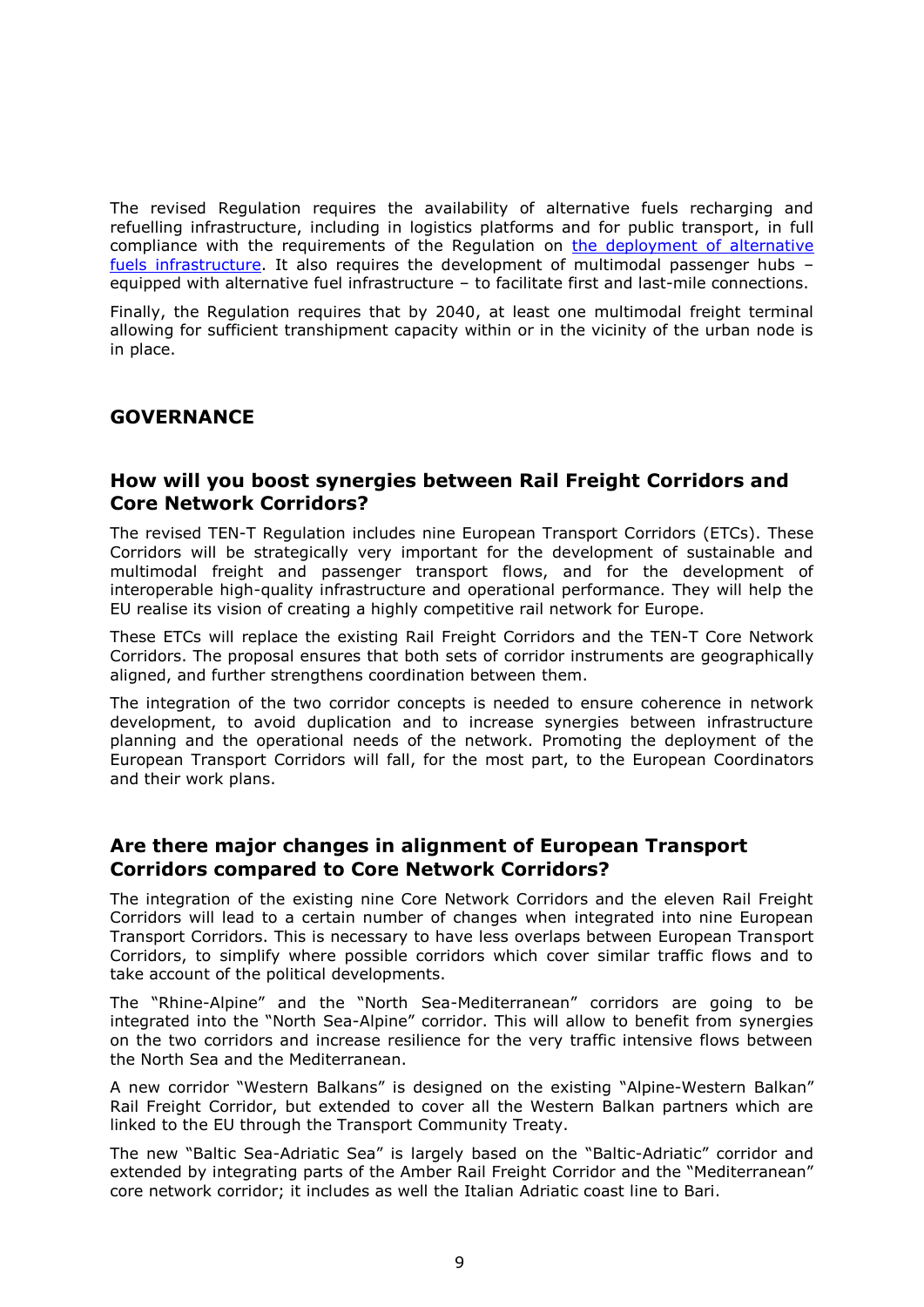A new corridor "Baltic – Black – Aegean Seas" is based on parts of the former "Orient-East Med" Core Network Corridor and the "Amber" Rail Freight Corridor. It is going to develop multi-modal transport connections north-south on the eastern border of the EU.

The "Rhine-Danube" corridor includes the northern sections of the former "Orient-East Med" corridor.

The eastern parts of the "Mediterranean" corridor are integrated into the "Baltic Sea-Adriatic Sea"; the rest of the corridor remains stable.

The "Atlantic", "Scandinavian-Mediterranean" and "North Sea-Baltic" corridors remain largely as they are.

# <span id="page-9-0"></span>**How will you ensure that the TEN-T network is completed on time?**

The revised Regulation builds on the existing governance instruments, such as the European Coordinators, work plans setting out milestones for the corridors' development, stakeholder forum meetings and a comprehensive database of TEN-T infrastructure (TENtec). Those are strengthened to allow for improved progress monitoring – for TEN-T completion and related impacts and results.

Based on the Coordinators' work plans, the Commission will adopt implementing acts for all the corridors and horizontal priorities, thereby translating into legal acts the priorities and milestones set out in the Coordinators' work plans.

Every four years, the European Coordinators of the nine European Transport Corridors and the two horizontal priorities (ERTMS and the European Maritime Space) will draw up a work plan providing a detailed analysis of the state of implementation of the corridor or horizontal priority, its compliance with the requirements of the Regulation, and the priorities for its future development.

In addition the Commission may issue an opinion on the coherence of the draft national plans and programmes with the priorities set out in the TEN-T Regulation and with the priorities set out in the work plans for the corresponding corridor(s) and of the horizontal priorities. Implementation problems affecting projects, e.g. delays, can be easily spotted and interventions planned by the Commission and/or European Coordinators.

Through an enhanced TENtec system, progress will be monitored in terms of technical completion of TEN-T infrastructure in adherence with defined TEN-T standards and against the defined deadlines of 2030, 2040 and 2050.

Finally, in case of delay on the implementation of the sections of the TEN-T, the Commission may request the Member States justification and take the necessary steps to redress the situation.

# <span id="page-9-1"></span>**What will be the role and duty of the European Coordinators?**

The European Coordinators have an important role to play in monitoring the completion of the TEN-T network. They act as ambassadors of TEN-T policy and mediators between all relevant stakeholders that they gather in so-called 'Corridor Fora' and other relevant stakeholder fora for the horizontal priorities (ERTMS and the European Maritime Space).

The European Coordinators will: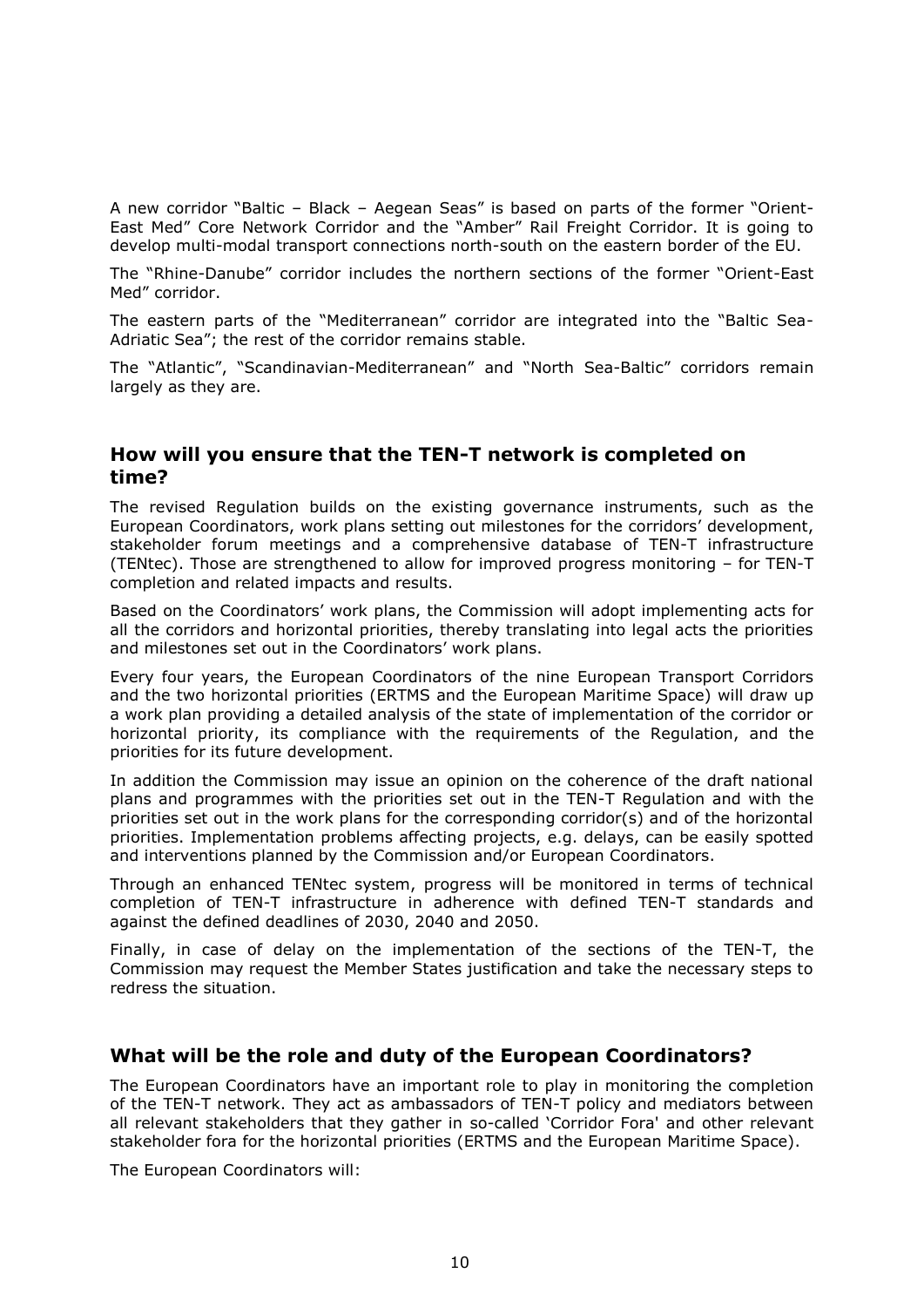- support the coordinated implementation of the European Transport Corridor or horizontal priority concerned;
- draw up a work plan together with the Member States concerned and monitor its implementation;
- consult with the Corridor Forum or the consultative forum for the horizontal priorities respectively in relation to that work plan and its implementation, and regularly inform the Forum about the implementation of the work plan;
- report to the Member States, to the Commission and to other entities on any difficulties encountered in the development of the European Transport Corridor or horizontal priority;
- draw up an annual status report on the progress achieved in implementing the European Transport Corridors and horizontal priorities;
- cooperate closely with the rail freight governance to identify and prioritise investment needs for rail freight on the European Transport Corridors' rail freight lines;
- monitor administrative, operational and interoperability aspects of freight traffic on the rail freight lines of the European Transport Corridors, in close cooperation with the rail freight governance.
- Monitor cross-border passenger rail traffic on the passenger lines of the European Transport Corridors.

# <span id="page-10-0"></span>**How will you ensure that national priorities are well aligned with the TEN-T policy?**

Member States will have to ensure that national transport and investment plans and other relevant national plans and programmes are coherent with Union transport policy. More specifically, they must be aligned with the priorities and deadlines set out in the TEN-T Regulation and in the work plans for the respective European Transport Corridors and horizontal priorities.

National investment plans should include all projects of common interest and related investments needed for the timely completion of the network.

Member States must notify the Commission of draft national plans and programmes for developing the TEN-T, at least 12 months before their adoption. The Commission may issue an opinion no later than six months following that notification, and the Member States will inform the Commission, no later than two months after notification of the opinion, of measures adopted to address the recommendations set out in the opinion.

# <span id="page-10-1"></span>**How will Member States, infrastructure managers and all other relevant stakeholders be involved in the implementation of TEN-T policy?**

For each European Transport Corridor and horizontal priority, the respective European Coordinator is assisted by a secretariat and consultative forum, respectively the 'Corridor Forum' and the 'Consultative Forum for the horizontal priorities'.

The Corridor Forum comprises Member States, regional and local authorities, infrastructure managers, transport operators, especially those who are members of the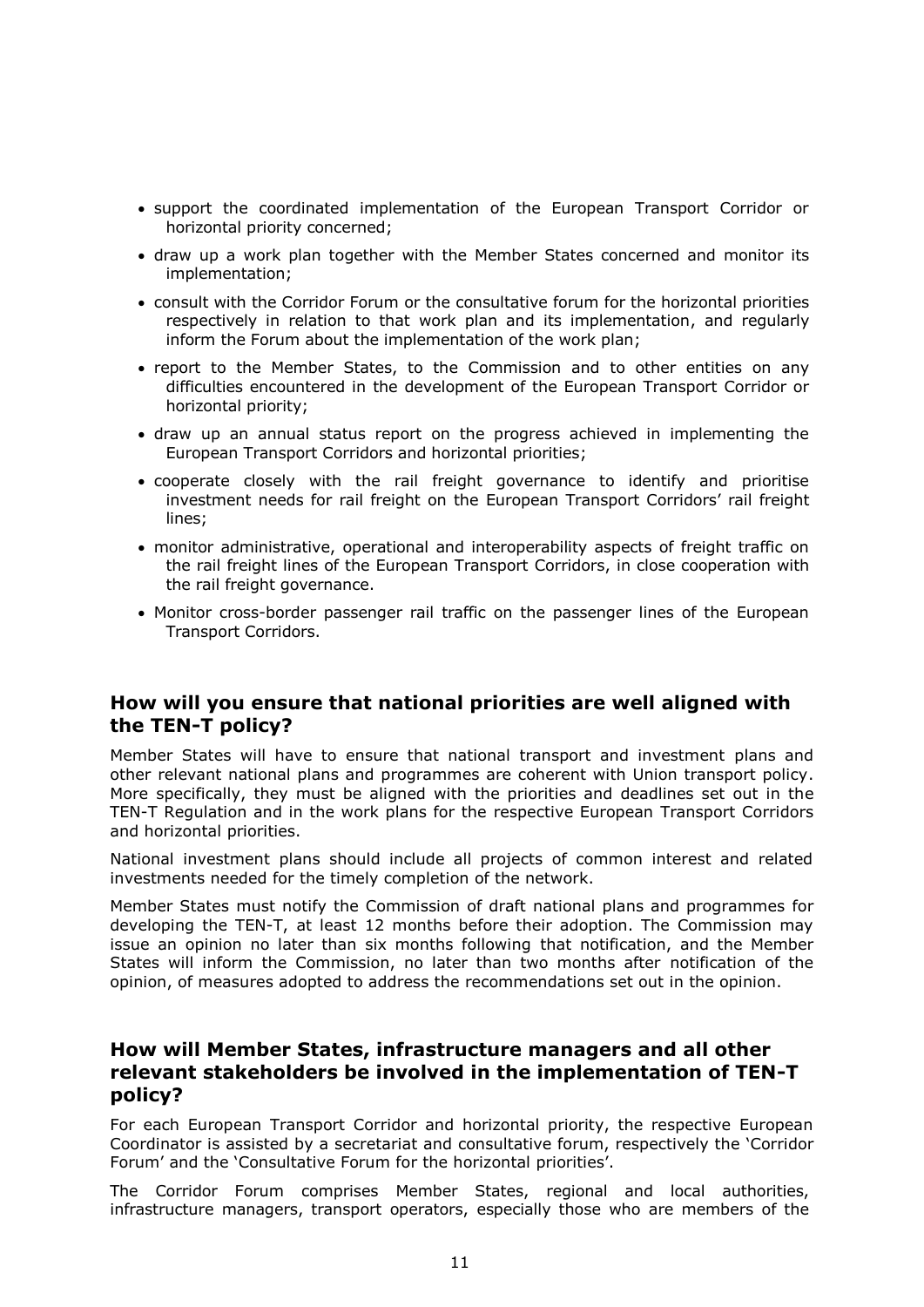rail freight governance, the supply industry, transport users and civil society representatives.

With the agreement of the Member States concerned, the Coordinator can also set up and chair corridor working groups on topics of importance for the development of the corridor and the priorities set out in the work plan.

#### <span id="page-11-0"></span>**HORIZONTAL ISSUES**

#### <span id="page-11-1"></span>**How can the TEN-T cater for the deployment of alternative fuels across the network?**

In July 2021, the European Commission proposed an **Alternative Fuels Infrastructure** [Regulation](https://eur-lex.europa.eu/legal-content/en/TXT/?uri=CELEX:52021PC0559) (AFIR) regulating the provision of charging/refuelling points for alternative fuels on the TEN-T.

The TEN-T Regulation provides the geographical scope and the infrastructural basis (roads, ports, airports and urban nodes) for the wide deployment of alternative fuels on the European network. It makes direct reference to the requirements set out in AFIR per transport mode, and will thereby contribute to the deployment of alternative fuel infrastructure across the network. The revised TEN-T Regulation also introduces a requirement for charging/refuelling points at multimodal freight terminals and multimodal passenger hubs not covered by AFIR.

# <span id="page-11-2"></span>**How are social concerns taken into consideration? What are the user benefits?**

An overall objective of the TEN-T is to strengthen social, economic and territorial cohesion within the Union, and to contribute to the creation of a single European transport area that is sustainable, efficient and resilient, and that increases user benefits and supports inclusive growth.

TEN-T policy provides for transport infrastructure that allows seamless mobility and accessibility for all users, taking into account in particular the needs of people in situations of vulnerability, such as older people, those with disabilities or reduced mobility, and people living in remote regions, including the EU's outermost regions and islands. In addition, TEN-T policy aims at improving service quality for transport users, and social conditions for transport workers, for example by deploying safe and secure parking areas for lorry drivers.

#### <span id="page-11-3"></span>**How has digitalisation been taken into account?**

The Regulation promotes and stimulates the deployment of digital tools and new technologies in all modes of transport with a view to improving capacity, efficiency, userfriendliness and security within the whole transport system.

Digital tools and new technologies are needed to improve operation, management, accessibility, interoperability, multimodality and efficiency, including through multimodal digital mobility services. Measures concern, for example, the deployment of traffic management systems in different transport modes and interoperability between freight transport in ports and terminals.